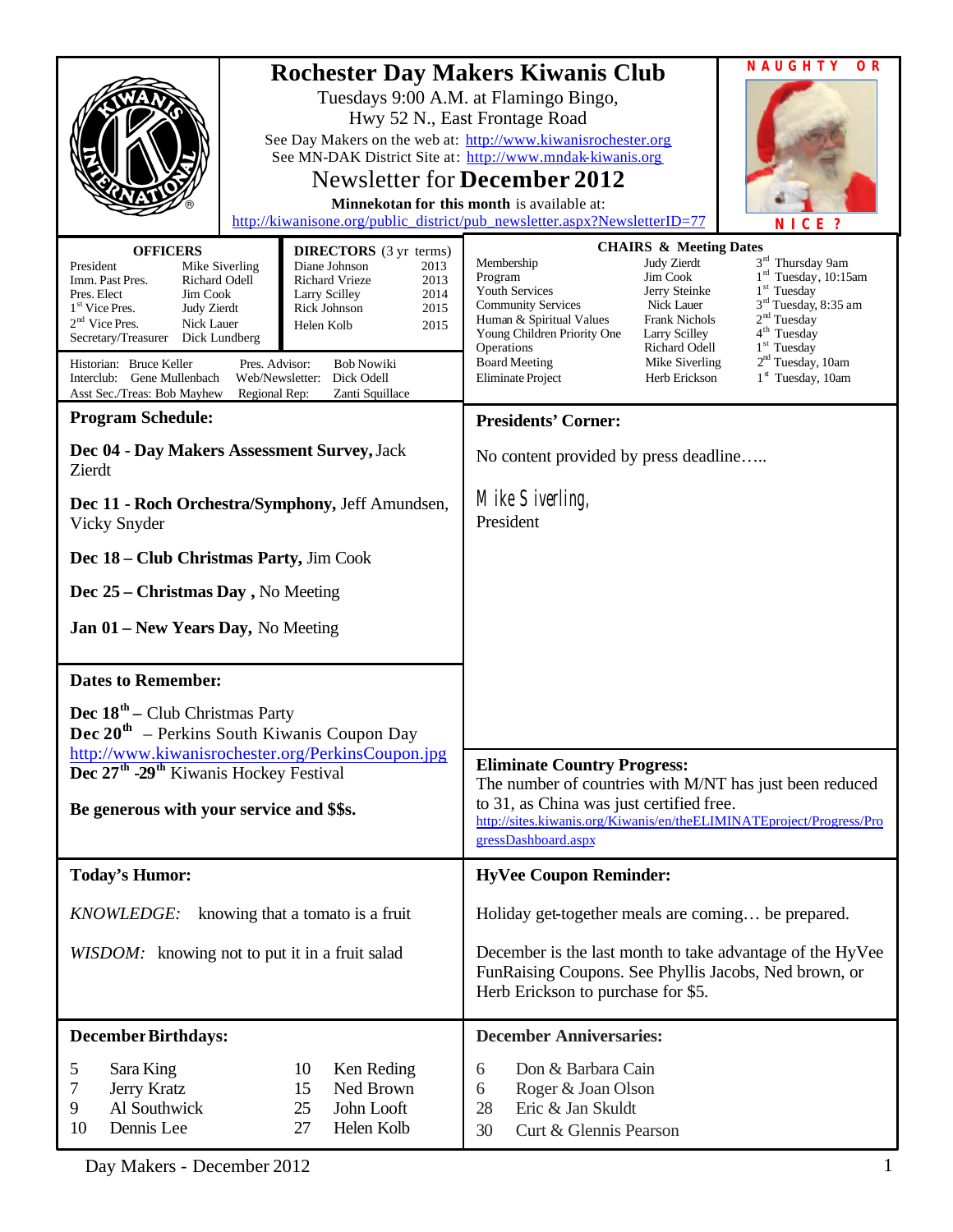#### **Secretary/Treasurer's Report – Nov 2012**

| <b>Bank Balance 10/31/12:</b>  |               | \$17,009.70 |
|--------------------------------|---------------|-------------|
| <b>Administrative Account:</b> |               | \$13,974.30 |
| Service Account:               |               | \$741.81    |
| Hockey/YCPO:                   | $\mathbb{S}$  | 613.94      |
| <b>Bike Repair:</b>            | <sup>\$</sup> | 216.10      |
| <b>K-Family Funds</b>          |               | \$1,463.55  |

**Day Makers on leave:** Don Cain, Ron King, Sara King, Paul Lamoreux, Al Strom

**October Service Hour Statistics:** 748 hours by 48 members, 54% Participation.

#### **November 13Board Meeting Summary:**

A Club Analysis has been scheduled as the program on December  $4<sup>th</sup>$ . Results of the Club Analysis along with a presentation on 25 years of women in Kiwanis will be given at a club meeting in January.

President Mike gave the board a summary of the Region 7 Education Day including a list of items that the new Governor wants each club to strive for.

The board was presented with a proposal to sponsor a Circle-K club at University of Minnesota Rochester. The other clubs in Rochester may provide help with funding. The Circle -K club officers have been recruited. The students are ready and excited to get started. Jack Zierdt has volunteered to be the Kiwanis advisor. The board approved sponsoring a Circle -K Club at the University of Minnesota Rochester, to pay the \$600 fee to charter the club, and to look for funding from the other Rochester clubs and the Hockey Tournament. Charter membership will be 44 members.

Diane Johnson reported on the successful K-Family retreat at Camp Victory during the past weekend. Diane proposed purchasing a gift for Camp Victory with the K-Family funds. The board approved purchasing a gift for Camp Victory, not to exceed \$200, in appreciation for hosting the K-Family Retreat.

Continued Next Column  $\rightarrow$ 

**Kiwanis Mission Statement:**

**Kiwanis is a global organization of volunteers dedicated to changing the world one child and one community at a time.**

#### **Secy/Treausrer's Report: COMMITTEE REPORTS**

**Membership –** The Distinguished Club membership criteria for the 2012/2013 Kiwanis year calls for a net increase of three members. This criterion has been one new member for many years. Idea: Recruit parents and grandparents of Key Club members into our club. Idea: Have an open house meeting for these parents and grandparents.

**Program-** The program on December 4 will be the club evaluation. The committee is working on finding entertainment for the Christmas Party.

**Operations**- A \$8,238 check was sent to Kiwanis International in November: This is our once per year check for: Kiwanis International Dues: \$3,486, Magazine: \$616, Liability Insurance: \$1.056, District Dues: 2,460, and our Kiwanis International Foundation Gift: 440.

**Youth Services-** K-Kids is up and running at Riverside School. The Century HS scholarship will be changed to two \$500 scholarships rather than one \$1,000 scholarship and restricted to Key Club members only. The Bicycle Program will supply 240 bicycles to Christmas Anonymous to be given out this year.

Richard Lundberg, Secy/Treasurer

#### **Hockey Festival:**

The **20th** Annual Kiwanis ThinkBank Hockey Festival is right around the corner. It'll be on December 27, 28, and 29 this year. Over the last 19 years we have raised and donated over \$620,000 thanks to your Kiwanians support of this great event.

Bill Kalmes is finalizing the work schedule and we expect to start taking volunteer assignments shortly after you read this newsletter so check your calendars and help us make this a successful event.

Remember, you can bring extra help to keep you company -- visiting kids, grandkids, wives, husbands, boyfriends and girlfriends … you get the idea and they will experience "community service." And who knows, you may get to see some great hockey.

This year we are adding a four team Class A (Lourdes) Junior Varsity Round Robin so we may need a little more help than last year. Any questions? Let me know.

Thanks, *Bob Nowicki*

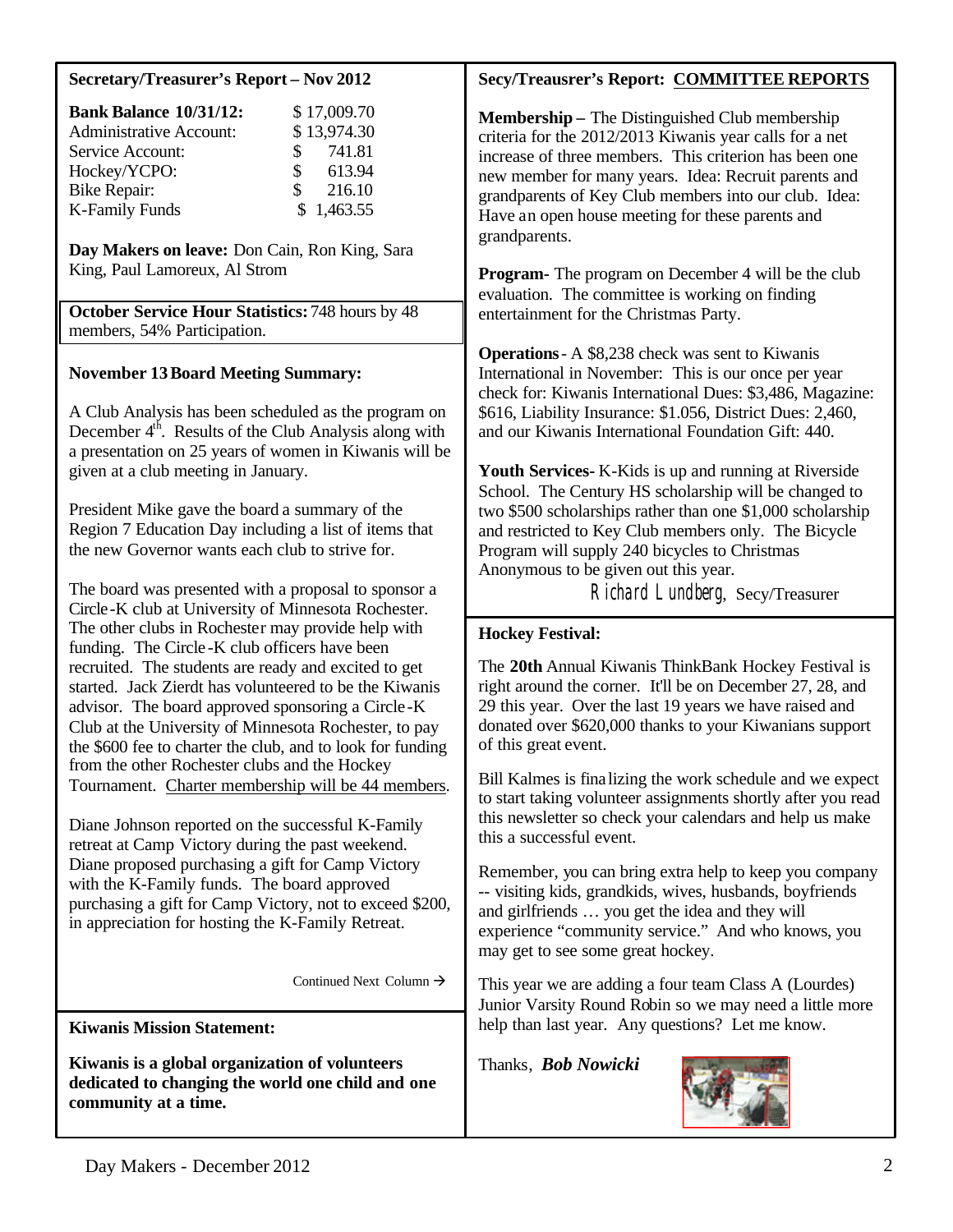#### **Day Makers Reading Programs:**

When we recite the line in our club's Mission Statement to "changing the world one child and one community at a time" what better way is there than to spend time with a child, one-on-one, helping him or her learning to read and comprehend what he is reading? Students that have obtained good reading skills are well on their way to becoming good achievers and citizens.

Our Club currently has nearly a dozen members actively participating in reading programs in five elementary schools. Several of these members are in as many as three different programs. The demand for readers will continue to grow as more schools include the 100 Book Challenge in their curriculum. Please consider joining your fellow members in this very worthwhile and rewarding project. . Schools offer training for new volunteers or just ask for a little help getting started from anyone currently in one of the programs.

#### **Ben Franklin School:**

Ben Franklin is in the process of beginning their reading program entitled Action 100. They are looking for volunteers to assist readers nearly anytime that it works into your schedule. Just call the school if you are interested. The volunteer's role is to listen to students read and then foster conversations that will get them to think about their book. Al Southwick and his wife have been involved with the 4th grade class.

#### **Elton Hills School:**

Elton Hills has had a reading program that begins in October and runs thru April for many years. Approximately 6 Kiwanians support the program led by Ken Reding. Jean Faber is the school coordinator. She contacts the Kindergarten and First Grade teachers to see which students could use extra help with their reading. Teachers test the students to see what reading level they are at and corresponding books are selected from the library. Kiwanis members may choose the day of the week (Monday through Friday) as well as the time of day that works for them.



#### **Jefferson School:**

Jefferson has had the "Reading Buddies" program for a number of years, which usually runs from January to mid March. Volunteers meet once a week, either Tuesdays or Wednesdays during the lunch period. Dave Moehnke and Bob Nowicki have been involved with this and welcome more participants. They have a very well organized program complete with a list of substitutes for filling in if you are unable to make it on your scheduled date.

#### **Pinewood School:**

Pinewood was designated as Rochester's Pilot School 4 years ago for the 100 Book Challenge. The advances in student reading scores have been astounding, prompting the district to add four more schools to this progra. Up to seven Kiwanians have been supporting the school with volunteers the past 5 years. The main emphasis in early October is the A to Z Blitz, helping the Kindergarteners learn the alphabet and power words. An extra 30 minutes is spent at the end of each session for students in grades 1-4 who are in need of assistance in the reading program. Volunteers are currently helping out on Mondays, Wednesdays and Thursdays. Dick Vrieze is currently coordinating the efforts at Pinewood and welcomes more participants.

#### **Riverside School:**

The 100 Book Challenge program for Riverside is under way. Currently up to five volunteers are meeting each Monday at 2:40 to 3:15. This date was chosen to coincide with K-Kid's, which is held at 3:30 every other Monday. Volunteers also sign up for the odd weeks (weeks when K-Kids is not being held) to make it a weekly program. It is beginning as a  $2<sup>nd</sup>$  grade program but may well be extended to other grades as participation increases. A coordinator for this program is being sought. Please contact Dick Vrieze if you are interested in helping out.



Dick Vrieze, Pat Mann, and Jim Cooke (prev column)

Day Makers - December 2012 3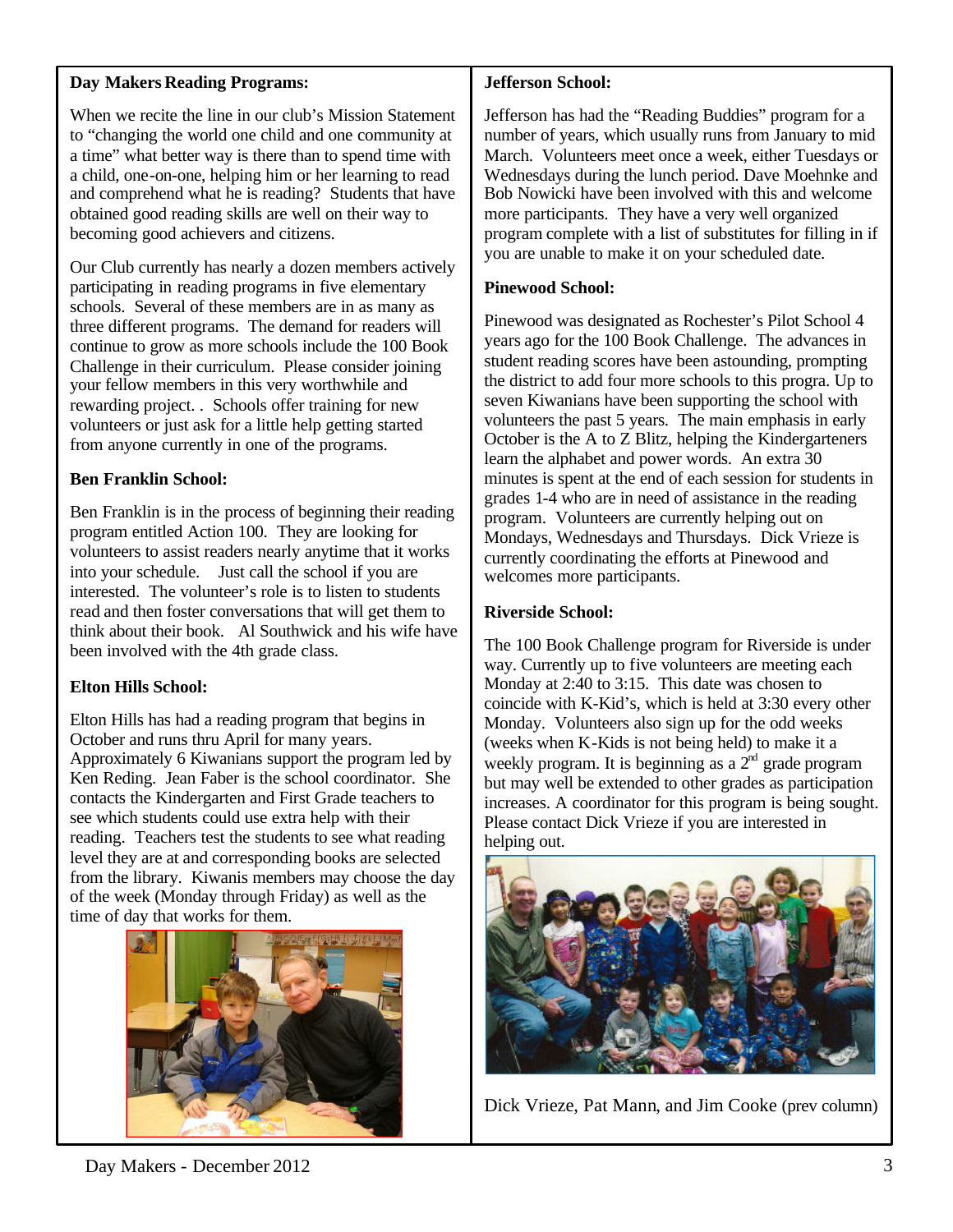| <b>Program Committee:</b>                            | <b>Eliminate Project:</b>                               |  |  |  |
|------------------------------------------------------|---------------------------------------------------------|--|--|--|
| December Excitement                                  | <b>Kwik Trip Gift Cards</b>                             |  |  |  |
| This December we will have an eclectic mix of        | We continue to make progress on our fundraising goal. I |  |  |  |
| presentation topics, ranging from the Club Self      | am still disappointed in the participation of the Kwik  |  |  |  |
| Assessment; a more typical presentation on the       | Trip gift cards program. This is such a no brainer but  |  |  |  |
| Rochester Orchestra and Symphony; and our Christmas  | only 20% of the members have participated. Cards are    |  |  |  |
| party headlined by a musical group from Lourdes High | available at \$25, \$50 and \$100 and Kwik Trip kicks   |  |  |  |
| School (Lourdes HS Center Street Singers). Then your | back 10% to the club. Cards are good for anything in    |  |  |  |
| own meeting away from Flamingo Bingo on Christmas    | the store or at the pumpthis is a NO COST fundraiser    |  |  |  |
| Day wherever you may be.                             | for the club. Christmas is coming great stocking        |  |  |  |
| Enjoy yourselves! Merry Christmas to all!            | stuffers for friends or yourself. Thanks.               |  |  |  |
| Jim Cook, Program Chair                              | Herb Erickson, Eliminate Chair                          |  |  |  |
|                                                      |                                                         |  |  |  |

#### **Theatre Bus Trip:**

On November 29th, 55 Day Makers and friends went to the History Theatre for the presentation of "Christmas of Swing". It was a re-creation of the Andrews Sisters USO Christmas Show. It was absolutely delightful. The three women playing the Andrews Sisters were not only talented singers, they even looked like the famous trio. There also were appearances by Bing Crosby, Danny Kaye, and Abbott & Costello. It was excellent in every way, including some sad letters from the boys on the front lines. I would really like to go again. We not only enjoyed the show, excellent food at "Fabulous Fern's", but, (drum roll here). we netted **\$624.00** for the ELIMINATE campaign, and had a great time doing it. What a fun way to raise money. Next show is "Bye Bye Birdie", at Chanhassen on February 13, 2013, followed by "This Side Of Paradise" on May 18, 2013 at the History Theatre. SignUp Early so you don't miss out. **It's fun, fun, fun...** Herb Erickson

#### **Hixson Fellowship Awarded:**

Richard Odell is the newest Day Maker to be awarded a Hixson Fellowship at our Nov 6<sup>th</sup> meeting. Richard designated his donation to the Eliminate project. There are now 31 Hixson Fellows in the Day Makers Club of Rochester, MN.

Herb Erickson and Richard are encouraging other Day Makers to consider participating in either the Zeller or the Hixson Fellowships as both may support the Eliminate project. Such donations are a clear demonstration of our "altruistic service" objective as Kiwanians. Additional information regarding the George F. Hixson Fellowships is available on the web at: <http://sites.kiwanis.org/kiwanis/en/foundation/Help/Hixson.aspx> Walter Zeller Fellowships info is available at: <http://sites.kiwanis.org/kiwanis/en/foundation/Help/Zeller.aspx>

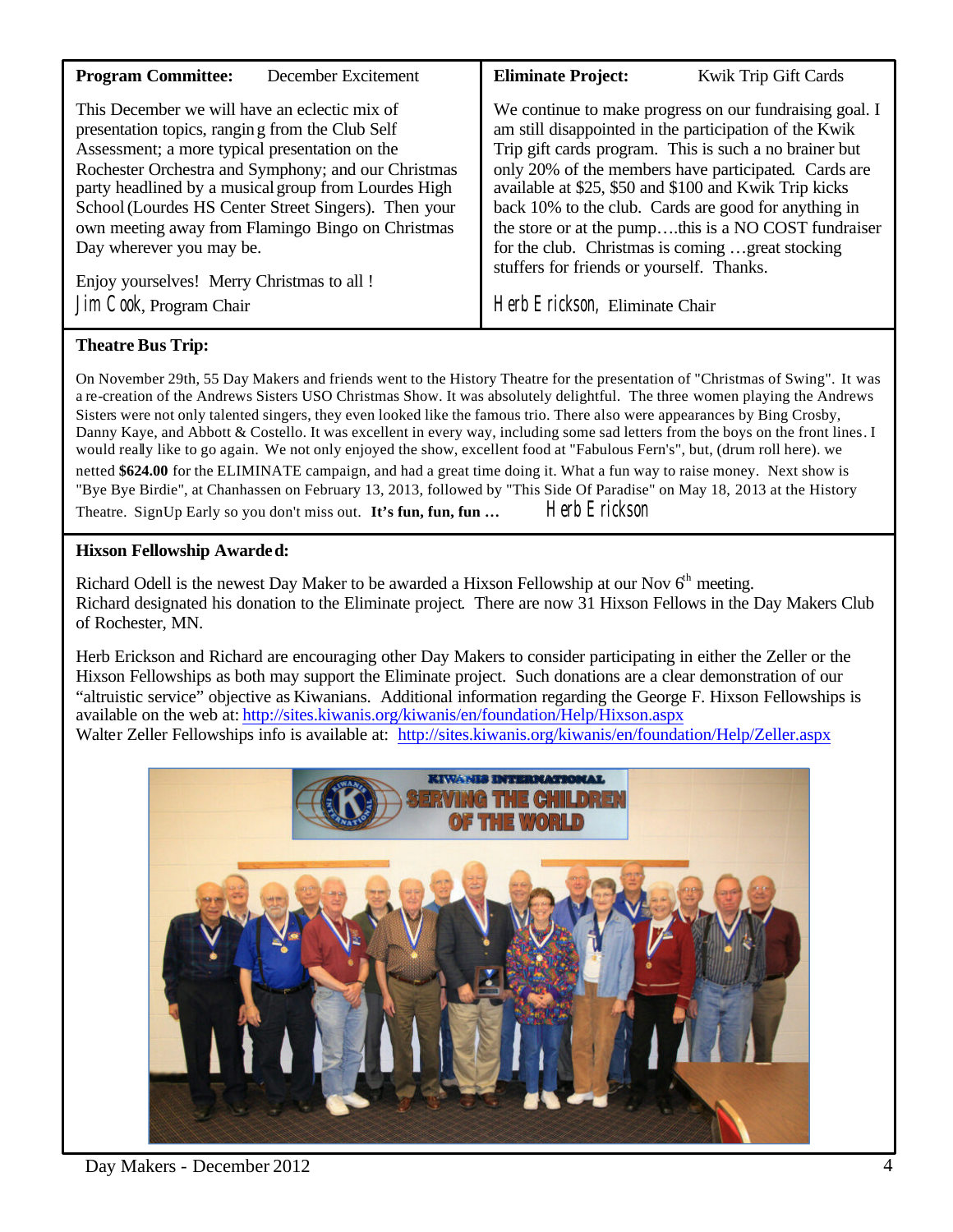## **K-Family Retreat: November 9 - 11th, 2012**

If you missed the K-Family Retreat you missed one of the most inspirational speakers ever to come to the Rochester area. Holly Hoffman was a contestant on season 21 of the **"Survivor"** TV show and she delivers a message on how to survive life and tough times that everyone should hear.



Since being on the show, she has traveled the country giving motivational speeches and has written the book **"Your Winner Within."** The youth and adults that attended the K-Family Retreat really were thrilled with Holly's message.

# NEVER GIVE UP

Nobody can go back and start a new beginning, but anyone can start today and make a new ending.

-Marie Robinson

Governor Cynthia Braseth and past Governor Denis Cornell were so impressed they immediately began making plans to add Holly to the next District Convention in Aberdeen, SD.



The youth were mesmerized with what she went through and how she was able to adjust to every setback and keep a positive attitude, etc.

Regards, Diane Johnson

#### **Football Humor:**

Football Coach comment: "He doesn't know the meaning of the word fear. In fact, I just saw his grades and he doesn't know the meaning of a lot of words."

#### **Vantine Life Fellowship Award:**

It was announced that Day Maker Diane Johnson would receive the Vantine Life Fellowship Award at the Governors Education Day meeting in Red Wing on Nov. 10th.

But typical of a very busy Diane she was already leading the K-Family Retreat at Camp Victory that day so the award was actually presented to her at Camp Victory by our own Jack Zierdt.



"Way to go Diane."

Dick Odell